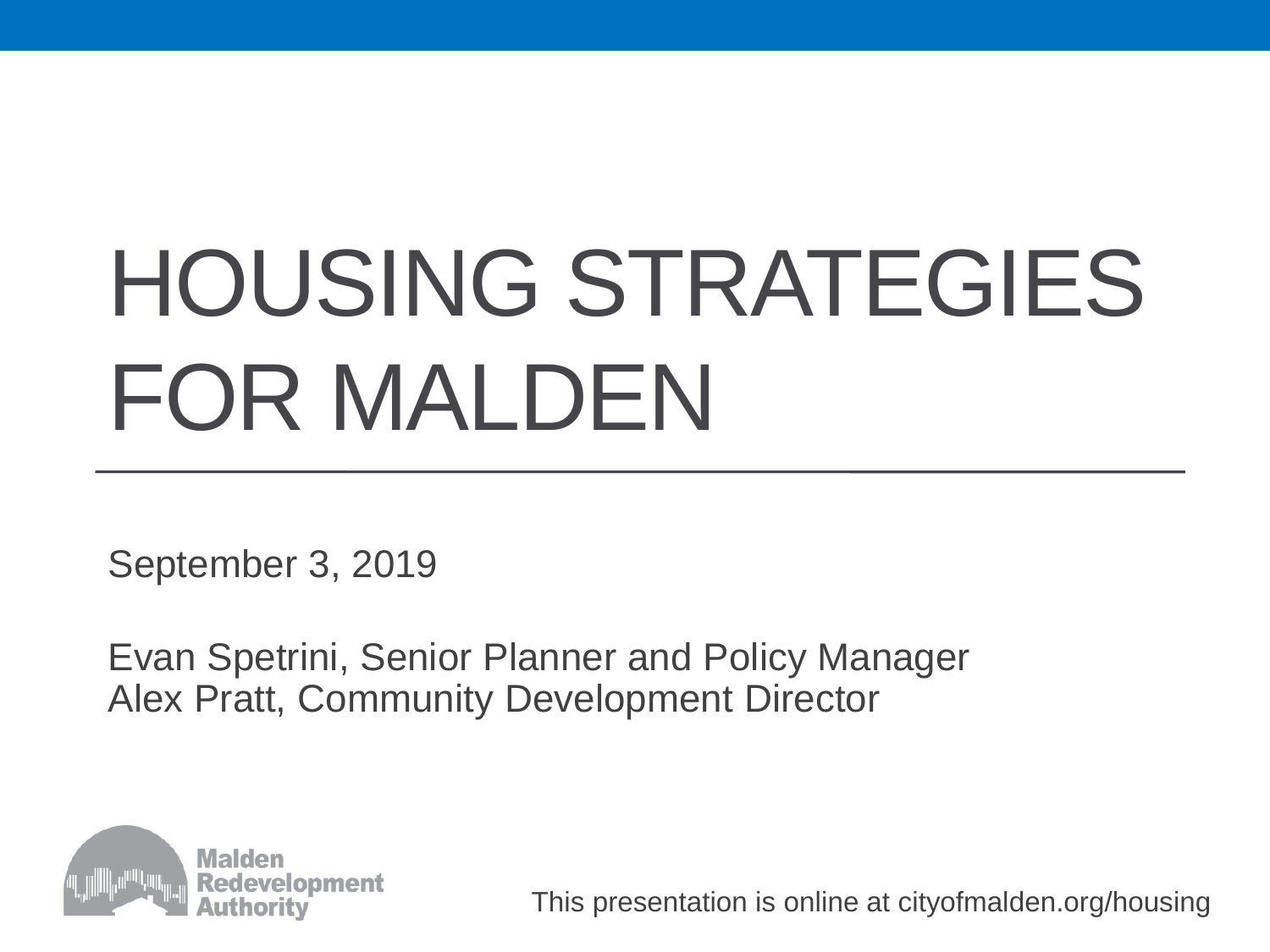### Background

- City hires MAPC to create Housing Production Plan (HPP)
- HPP Advisory Committee begins to meet; scope of work narrowed to Housing Needs Assessment (HNA)
- HNA published in June 2019 with key findings
	- Most Malden households are low income
	- Most Malden households rent; most renters are cost burdened
	- Not enough affordable housing to meet needs of Malden residents
- Mayor asks City and MRA staff to develop housing strategies
	- Park St. rally underscores importance of addressing housing needs

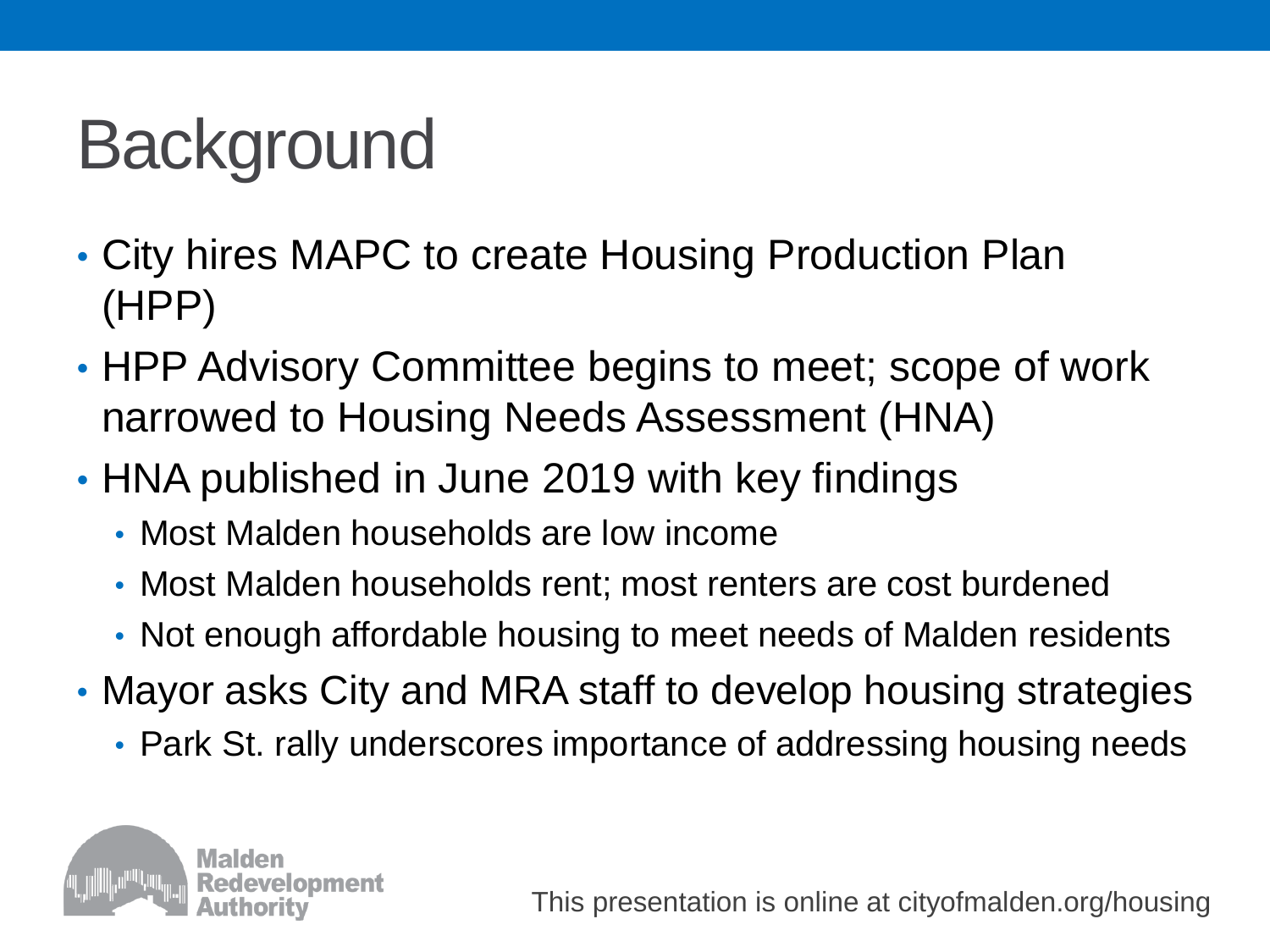# Key Terms in Housing Policy

- **Low income** means earning 80% or less of the Area Median Income (AMI)
	- Sometimes called low- to moderate-income depending on the program
- **Housing cost burden** is when a household spends more than 30% of their income on housing costs
	- Housing costs include rent, utilities, mortgage, insurance, etc.
	- **Severe** cost burden is 50% or more of income spent on housing
- **Affordable** means housing that is deed-restricted and set aside for households at 80% AMI or below
	- Deed-restrictions ensure that the unit will cost 30% of income or less to households at a specified income level (at or below 80% AMI)
	- Housing **affordability** is an umbrella term for any housing that costs less than 30% of a household's income. Not necessarily deed-restricted.

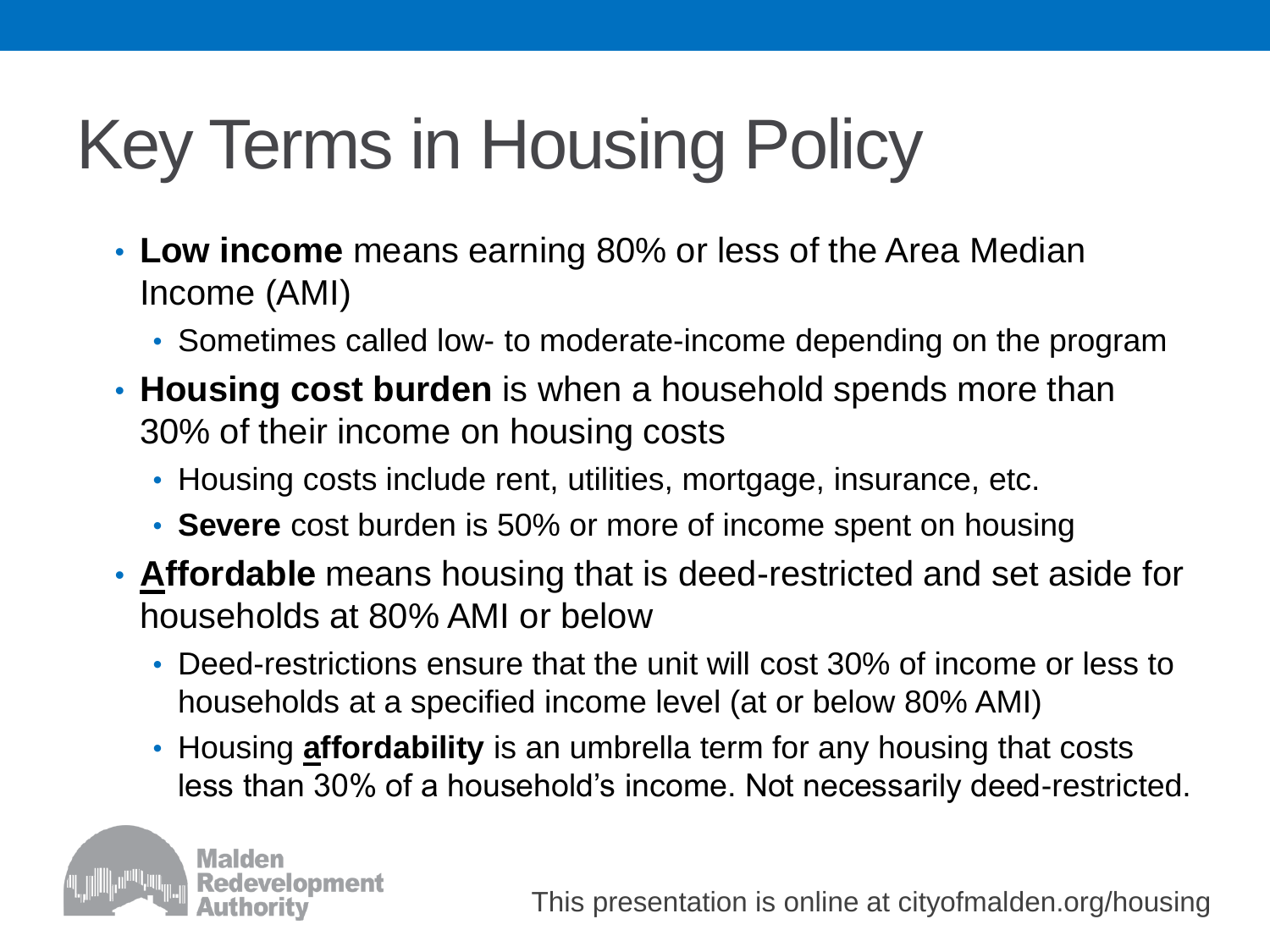#### What Low-Income Looks Like

| <b>Family</b><br><b>Size</b> | 1        | $\overline{2}$ | 3        | 4        | 5        | $6\phantom{1}6$ |
|------------------------------|----------|----------------|----------|----------|----------|-----------------|
| 30% AMI                      | \$24,900 | \$28,450       | \$32,000 | \$35,550 | \$38,400 | \$41,250        |
| 50% AMI                      | \$41,500 | \$47,400       | \$53,350 | \$59,250 | \$64,000 | \$68,750        |
| 80% AMI                      | \$62,450 | \$71,400       | \$80,300 | \$89,200 | \$96,350 | \$103,500       |

Data based on HUD program income limits as of June 28, 2019.

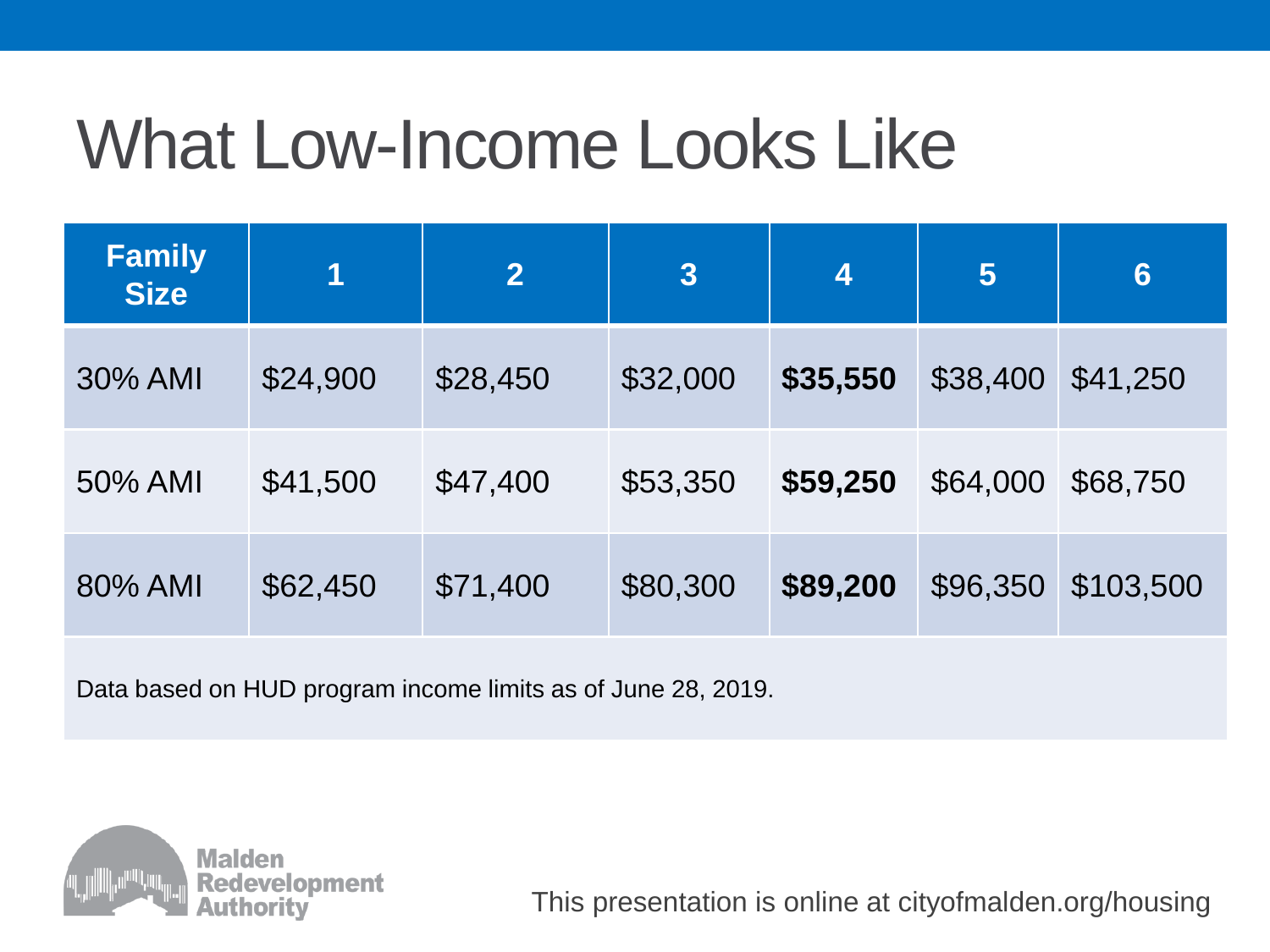#### Examples of Low-Income Households

- Single parent with two kids earning \$45,000 (under 50% AMI)
	- He could afford to spend \$1,125 on monthly housing costs
	- A market-rate two-bedroom is \$2,311, or 62% of his income
- An elderly couple receiving \$35,000 in social security
	- They could afford to spend \$877 on monthly housing costs
	- A market-rate one-bedroom is \$1,900, or 65% of their income
- Recent college graduate earning \$50,000
	- She could afford to spend \$1,250 on housing, including utilities
	- A market-rate studio is \$1,608, or 39% of her income on rent.

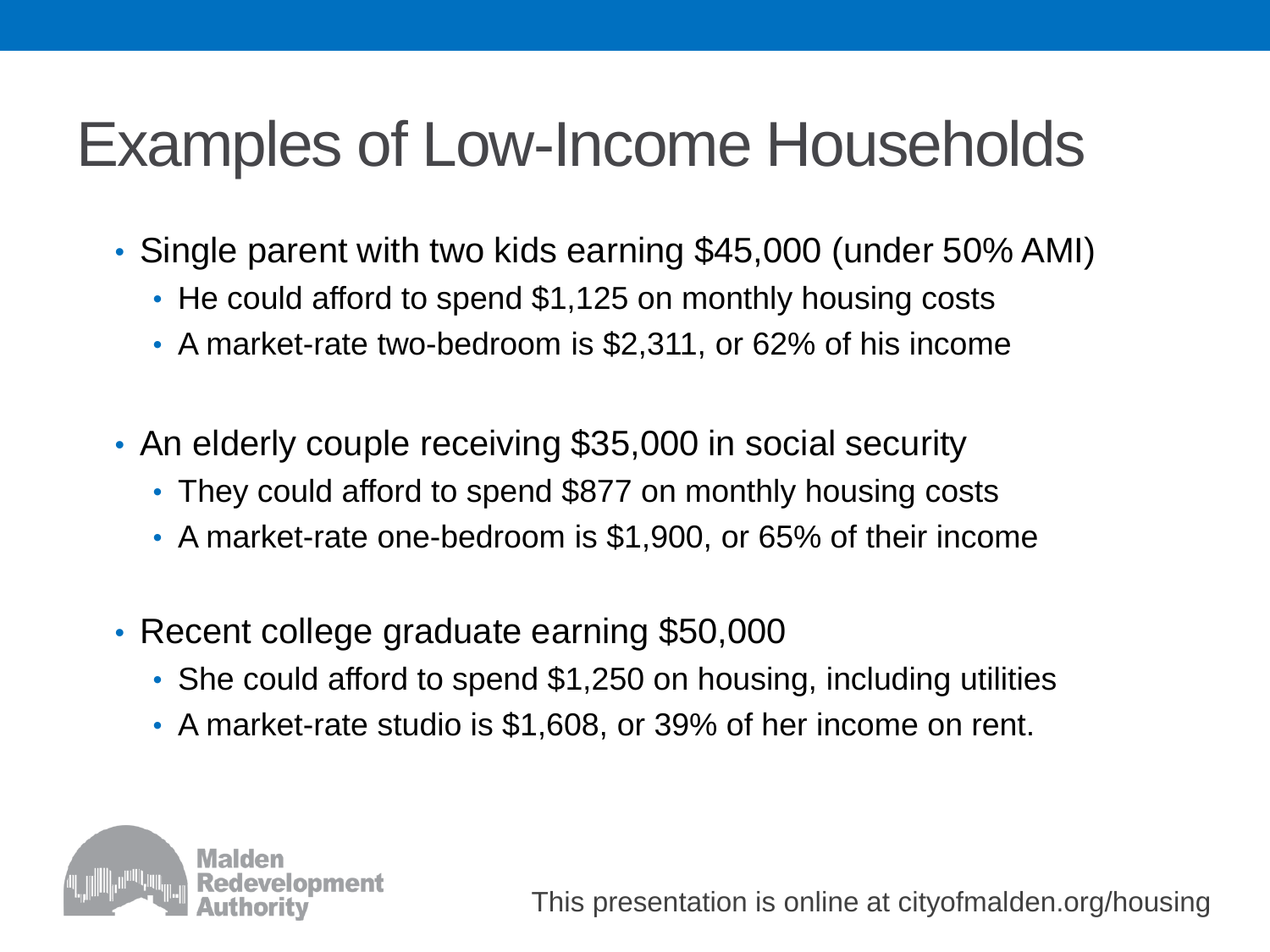#### Malden's Population by Income Level

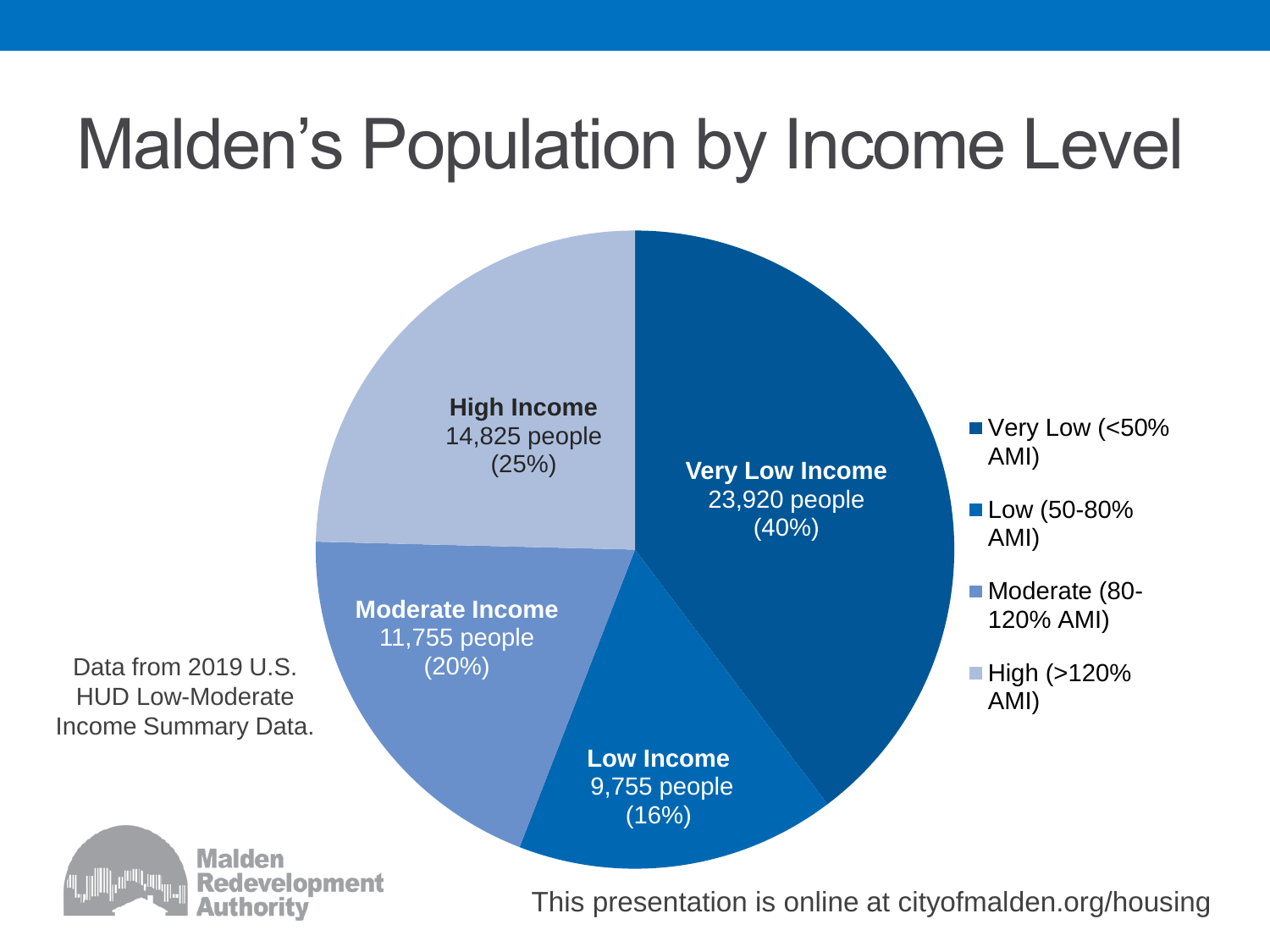### Malden's Housing Needs

- Approximately half (47%) of Malden households are cost burdened
	- 56% of renters and 34% of homeowners are cost burdened
	- About half of cost-burdened households are severely cost burdened
- Most Malden households can't afford to rent or buy in Malden today without becoming cost burdened
	- The average Malden worker earns \$45,000
	- Median household income is \$60,000, and lower among renters
	- Median single family home is \$435,000, at least \$185,000 more than the median household can afford, assuming good credit and large down payments
	- The median household would spend 42% of their income on the median rent (\$2,100); renter households would spend 50%

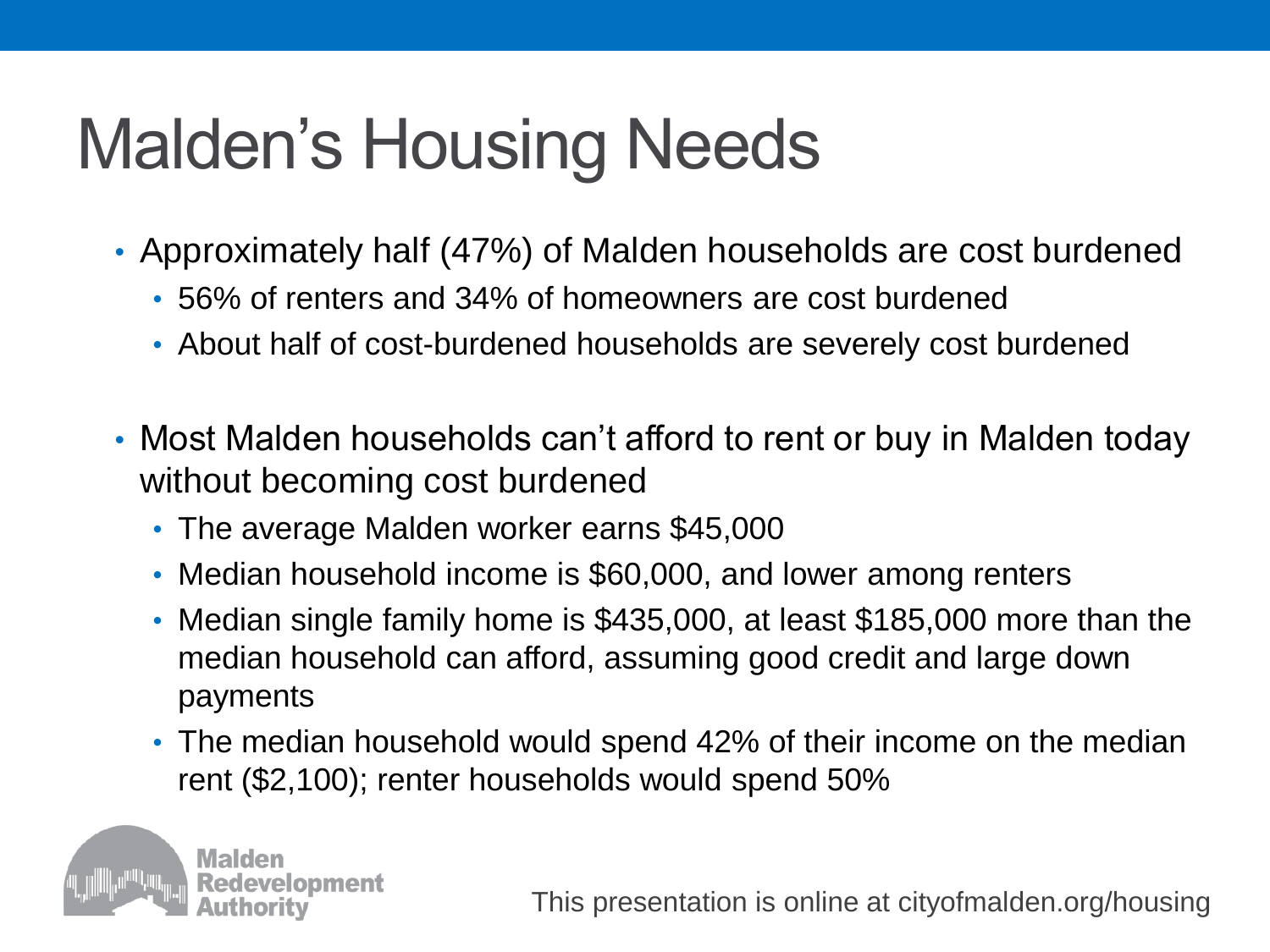#### Strategies for Malden to Consider

- Affordable Housing Trust Fund
- Inclusionary Zoning Financial Feasibility Analysis
- Security Deposit Pilot Program

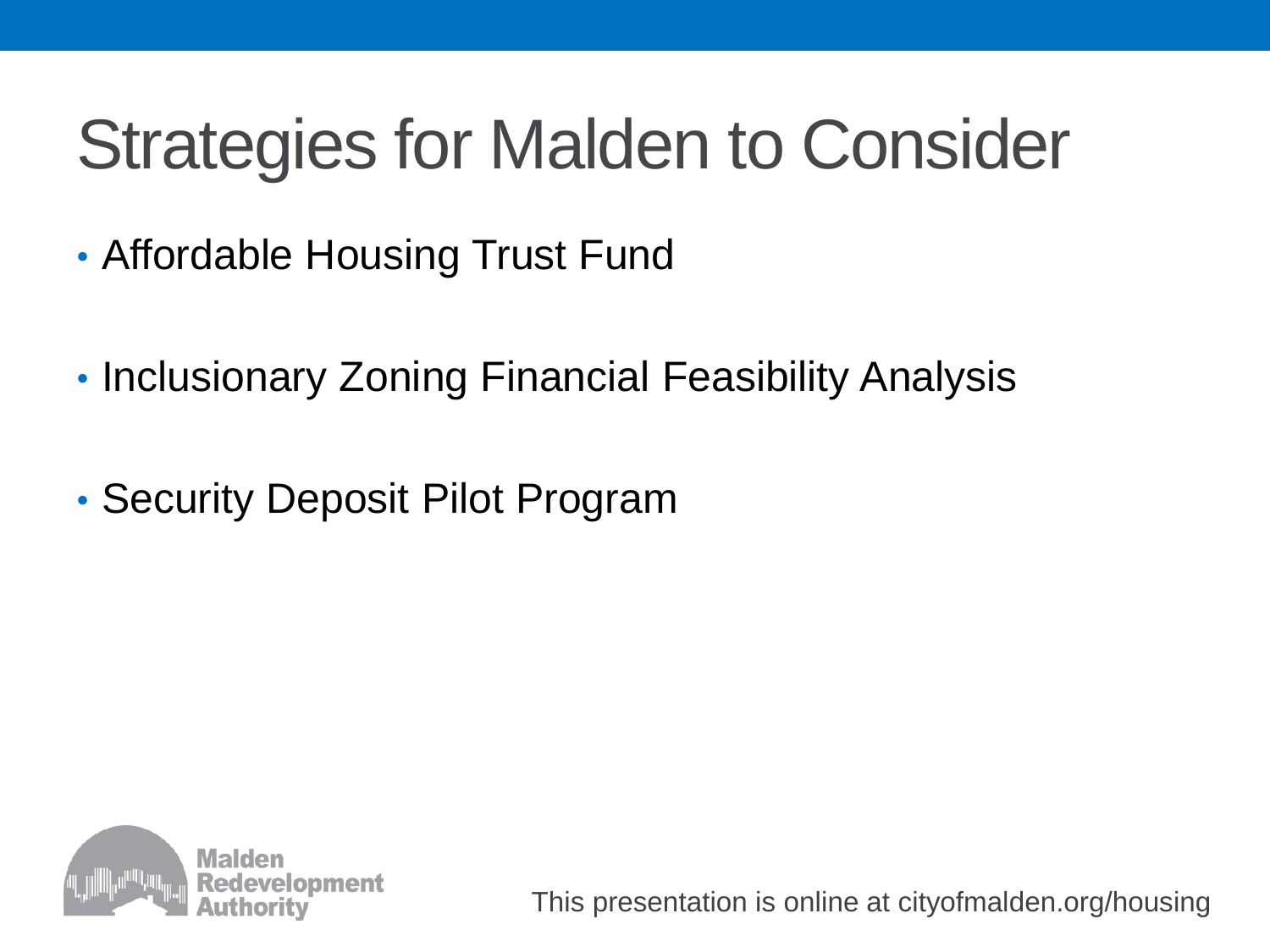# Affordable Housing Trust Fund

- More than 100 communities use AHTFs to steer their affordable housing strategies; established under state law
- AHTFs preserve and create affordable housing
- Most AHTFs administer CPC funds set aside for community housing; they also receive other funds (developer fees, state and federal grants, etc.)
- Governed by local affordable housing stakeholders and experts

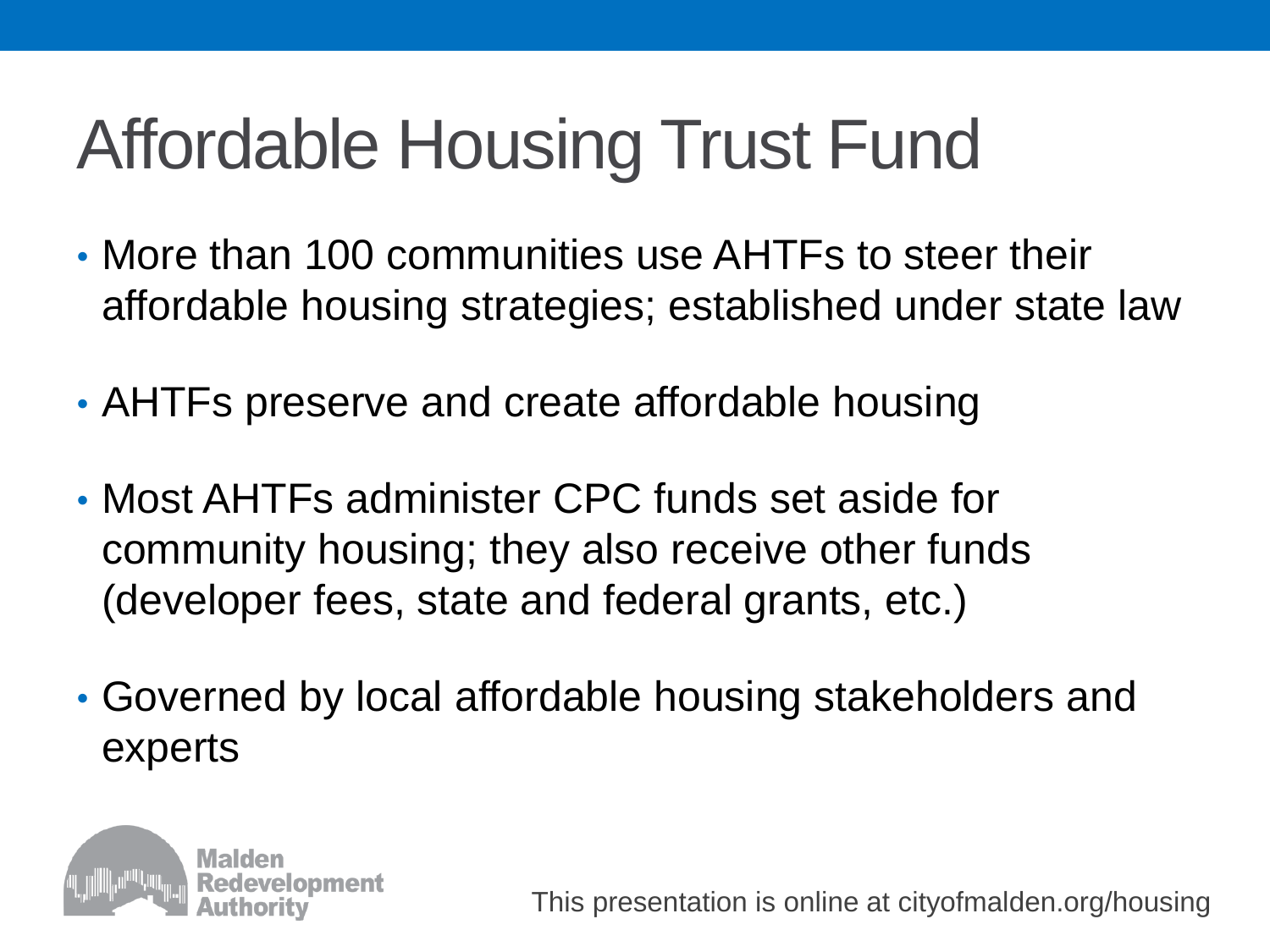#### Expendable Trust Fund

- Now: developer mitigation fees go to Expendable Trust
	- \$2,000 per unit
	- Split evenly between Mayor and Council
	- Council splits its share evenly between the 11 councillors
- Proposal: 50% would go to Affordable Housing Trust Fund
	- Remaining half would be split consistent with current practice
	- Would not be retroactive; applies only to incoming funds
	- Mayor has committed to doing this voluntarily with his share
	- More than \$1M expected to be paid from JAG and Overlook Ridge in the coming year.

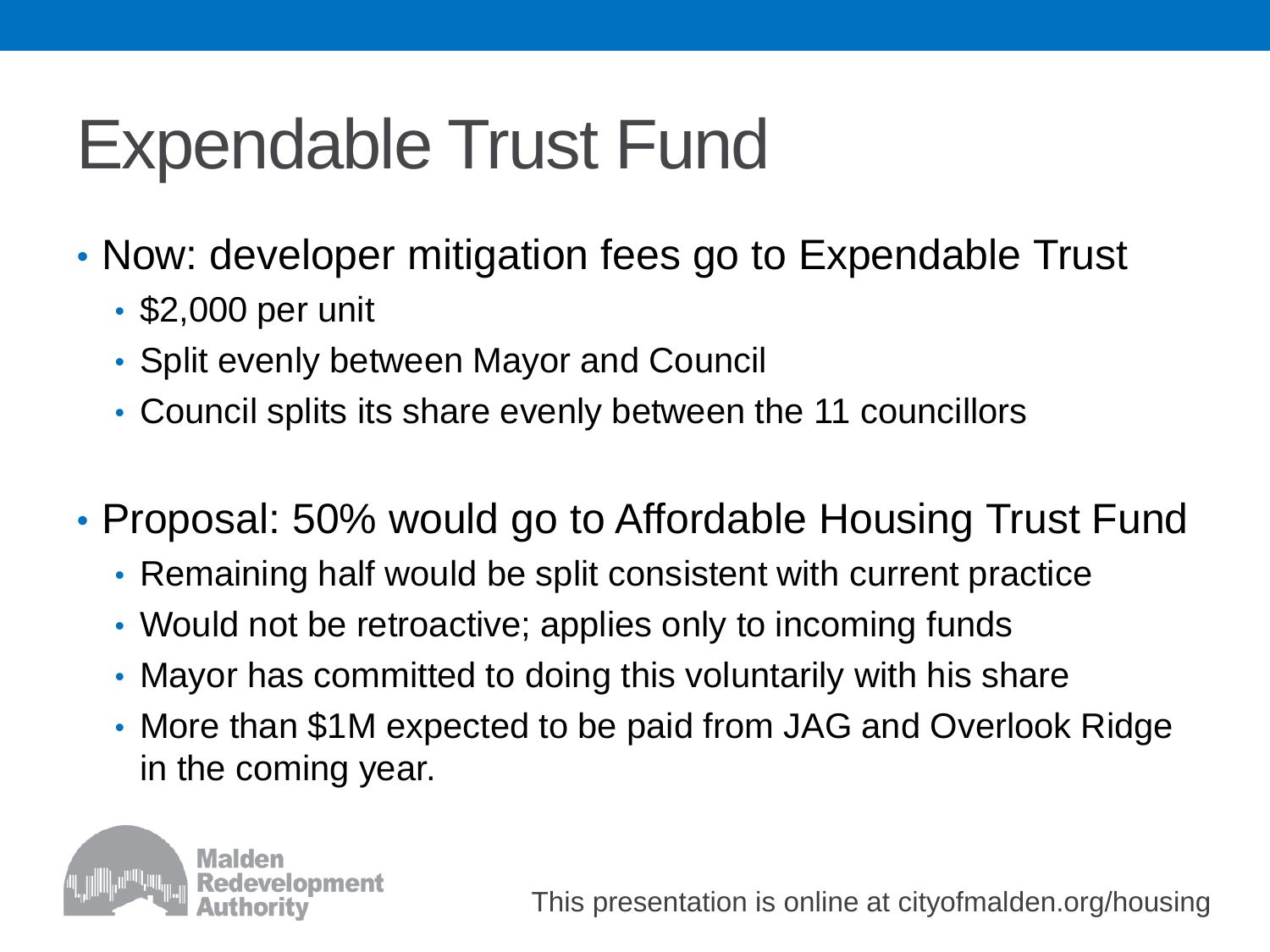# Inclusionary Zoning

- Inclusionary zoning (IZ) requires developers to build Affordable housing as a part of new development
	- Leverages private sector housing market to create Affordable units
	- Does not change what can or cannot be built
- Many components to IZ, which are set by municipality
	- Percent of units required to be Affordable
	- Level of Affordability (30% AMI? 50% AMI? A mix?)
	- Requirement can scale up based on project size
	- Fractional units

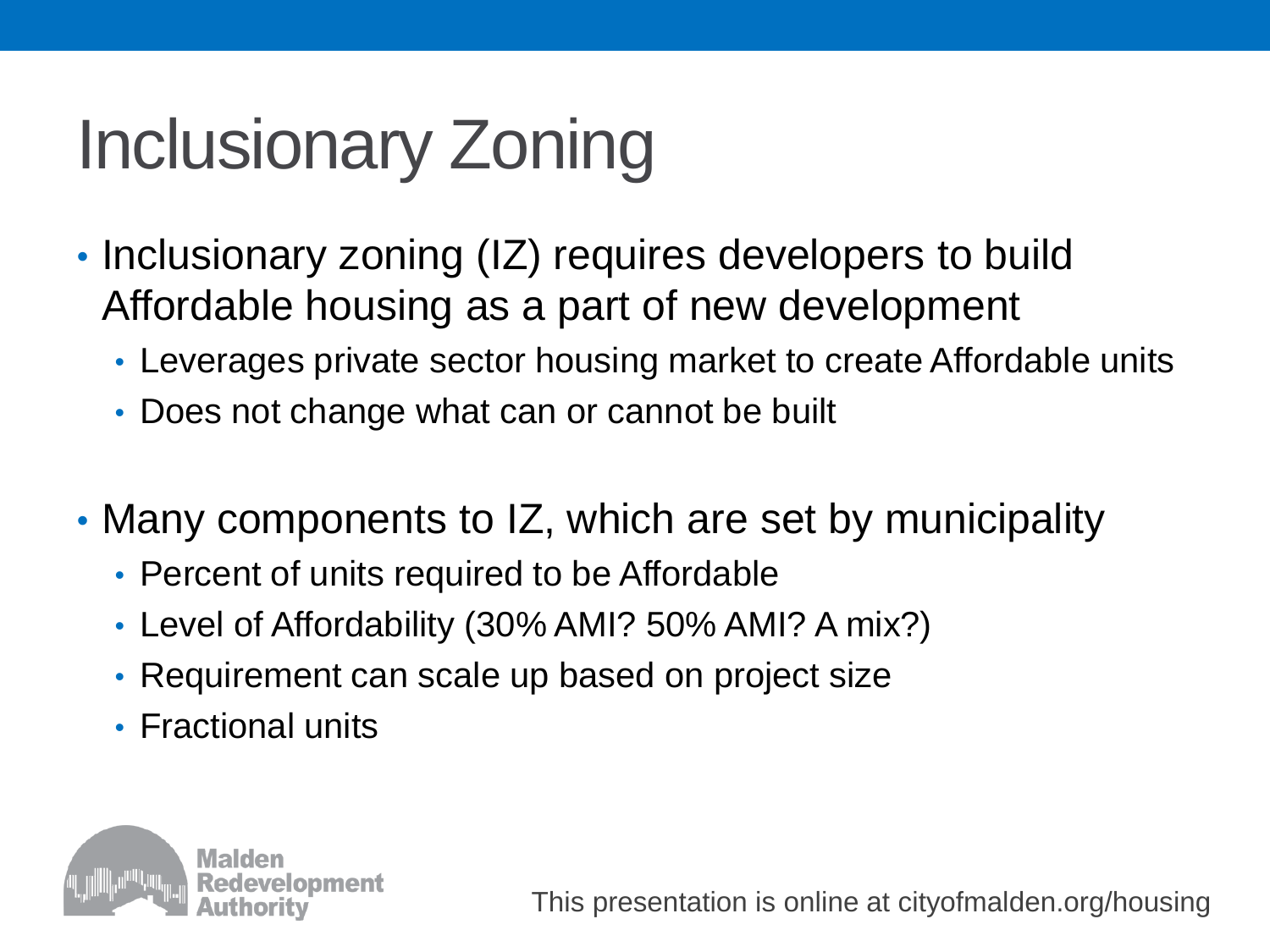# Why Do We Need An Analysis?

- We need to design a policy that works for Malden
	- Malden has its own real estate market and housing needs
	- Goal is to maximize Affordable units without becoming cost prohibitive
- A financial feasibility analysis will allow us to:
	- Understand the impacts of inclusionary zoning on development
	- Set goals using informed local data based on Malden's needs
- The MRA is applying funding to hire a firm to conduct an analysis (\$25,000 - \$35,000)

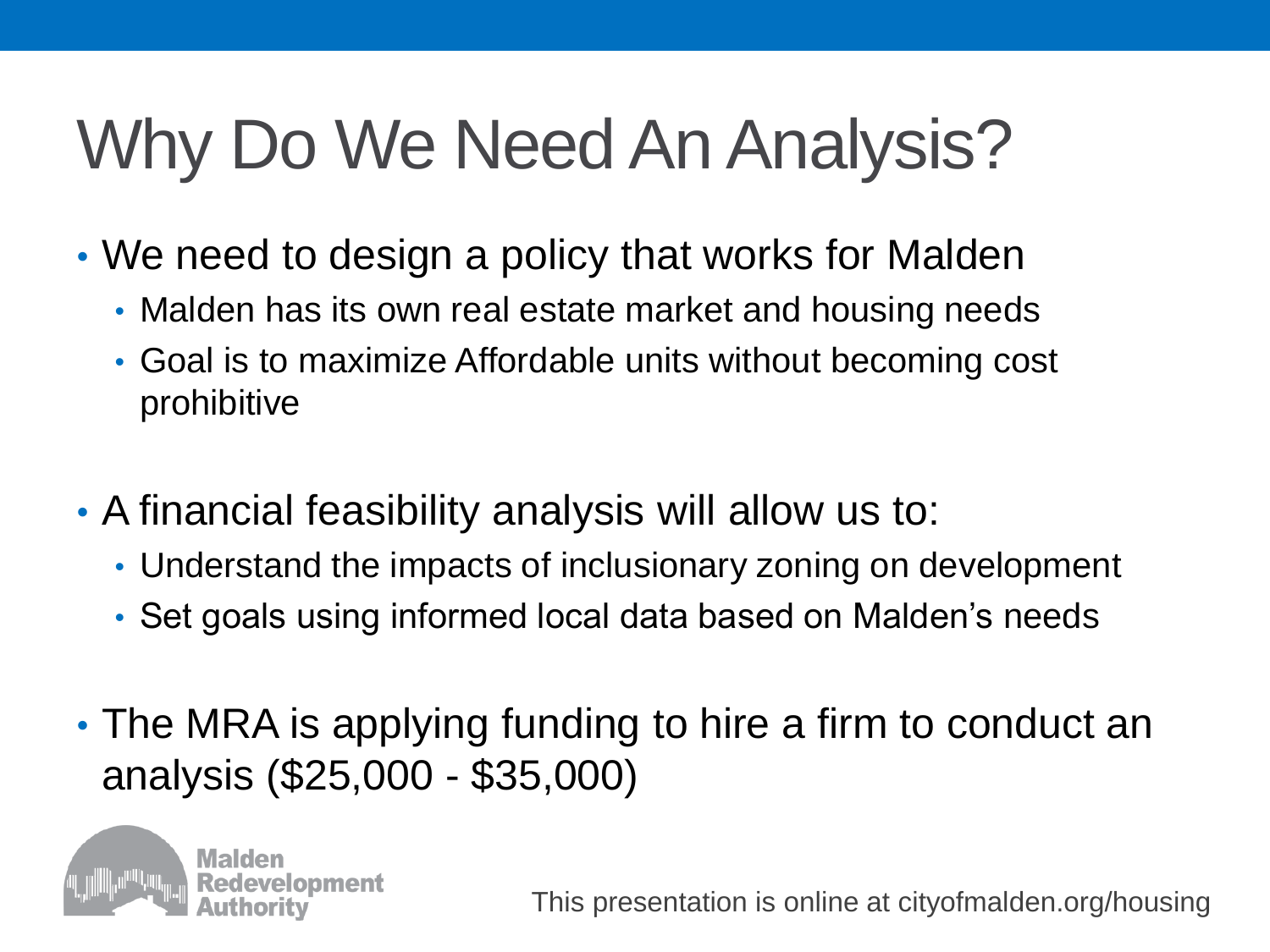# Security Deposit Pilot Program

- Households need to pay first month's rent, last month's rent, and a security deposit to get an apartment, creating a major obstacle for low-income households
- ABCD is applying for CPC funds to administer a Malden Security Deposit Pilot Program with MRA oversight
- Security deposits for qualifying households would be paid by ABCD directly to the landlord; upon end of tenancy the funds would be returned to ABCD for reuse in this or other City-approved housing programs.